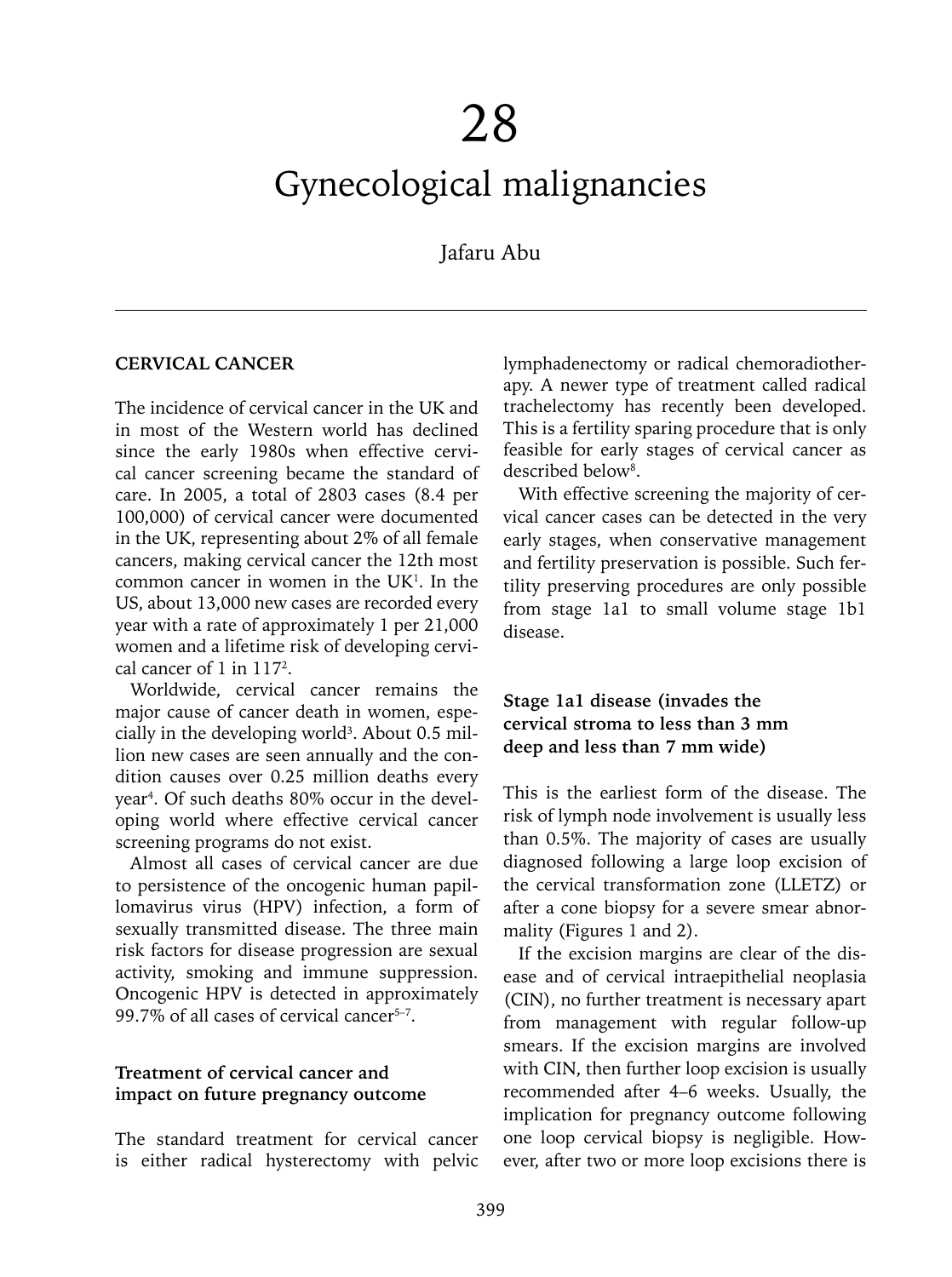#### PRECONCEPTIONAL MEDICINE



**Figure 1** Loop cervical biopsy

a small but significant risk of late miscarriage and premature labor due to cervical incompetence. Therefore, women who have had two or more loop excisions should be closely monitored by an obstetrician throughout the pregnancy. In the first and second trimesters, the cervical length should be measured at regular intervals with a transvaginal ultrasound scan. The internal cervical os should also be assessed to exclude 'funneling'. If there is evidence of cervical shortening with or without 'funneling', a cervical suture may be inserted in either the late first trimester or early second trimester to prevent premature labor.

## **Stage 1a2 disease (invades to a depth greater than 3mm, but less than 5mm, with horizontal spread not exceeding 7mm)**

The risk of lymph node metastases at this stage is about 5–7.5%. No consensus exists regarding the optimal management of stage 1a2 cervical cancer. Treatment options include:



**Figure 2** Diagram showing the part of cervix where a cone biopsy is performed

- 1. Radical hysterectomy and pelvic lymph node dissection;
- 2. Radical trachelectomy (Figure 3) and laparoscopic pelvic lymph node dissection;
- 3. Conization of the cervix followed by laparoscopic pelvic lymph node dissection.

Following radical hysterectomy, assuming pelvic irradiation is avoided, ovarian function is usually preserved thereby preventing the development of premature menopause. Where such women still desire to have children, their only option is surrogacy.

Trachelectomy and cervical conization followed by laparoscopic pelvic lymph node dissection are fertility preserving procedures in women desiring to have children. Careful preoperative counseling (as in radical hysterectomy) is required. The limitations of such a procedure and the fact that no long-term data are available regarding prolonged survival should be carefully discussed with the patient. Radical trachelectomy was first developed by Daniel Dargent as a modification of the radical vaginal hysterectomy described by Schauta<sup>9,10</sup>. It involves removing the cervix, parametria and a cuff of the vagina, thereby preserving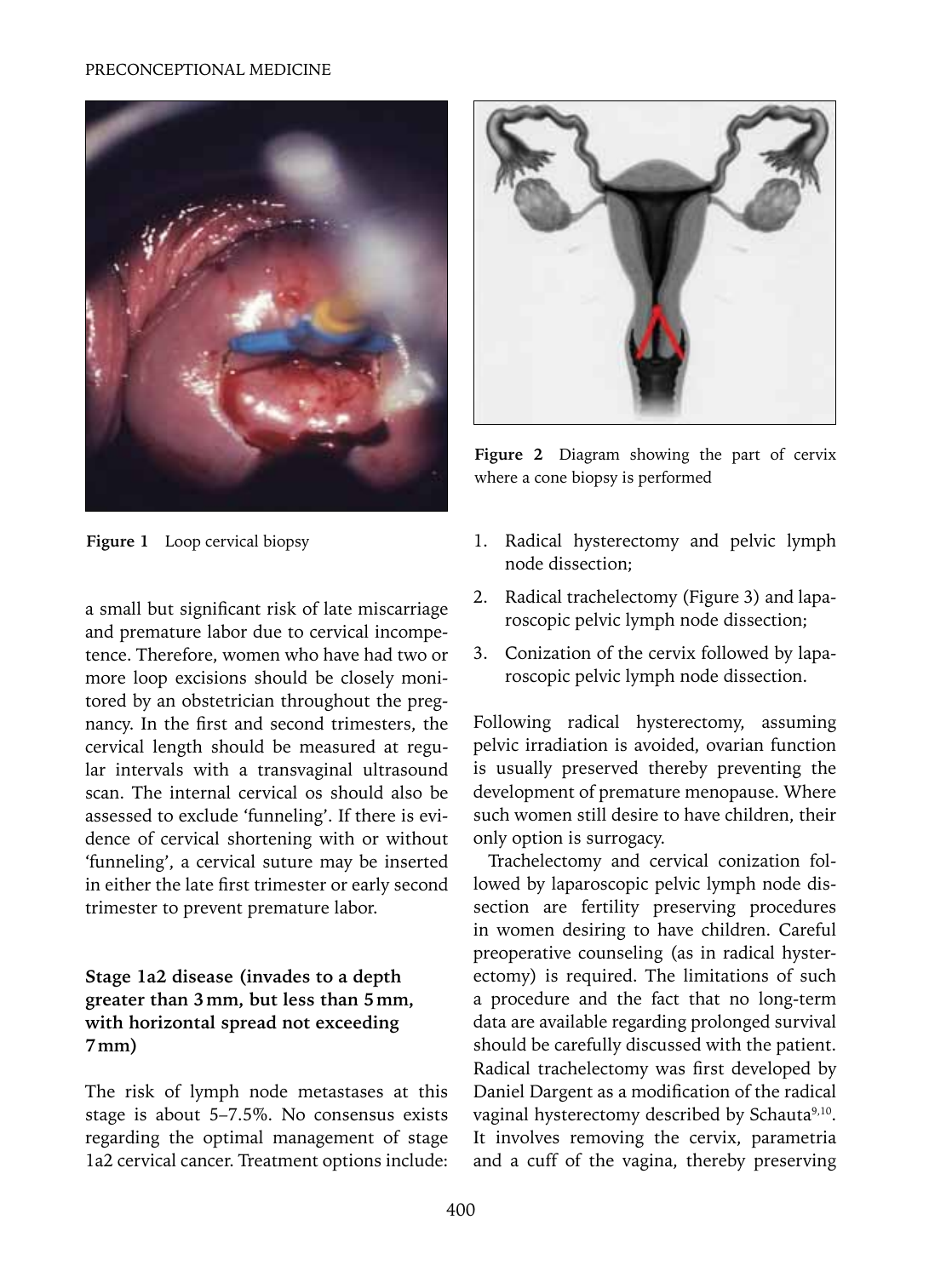

**Figure 3** Diagram showing extent of tissue removal during radical trachelectomy for stage 1a2 or small volume stage 1b1 cervical cancer

the body of the uterus for fertility. The procedure is combined with either extraperitoneal or laparoscopic lymphadenectomy. Following radical trachelectomy, a cervical suture is left *in situ* and the vaginal and uterine isthmus is anastomosed, completely burying the suture. The subsequent mode of delivery will be by elective cesarean section. The pregnancy rate amongst women trying to conceive following radical trachelectomy ranges between 53% and 70% within 5 years of trying<sup>8</sup>. Only about half of such pregnancies are carried to term. Approximately 13% are lost in the early second trimester, whilst the rest are usually delivered prematurely due to the presence of an incompetent cervix. Stenosis can also be a major problem following radical trachelectomy, causing menstrual disorders or fertility problems. The majority of such problems are usually resolved following cervical dilatation. On the other hand, if patients succeed in conceiving, they should be warned about the risk of second trimester miscarriage or of premature labor. Close obstetric follow-up throughout the pregnancy is required with

careful transvaginal ultrasound monitoring of the cervix.

## **Small volume stage 1b1 cervical cancer (lesions confined to the cervix more than stage 1a2 but not greater than 2cm)**

For women in the reproductive age group, treatment options are either radical hysterectomy and bilateral pelvic lymphadenectomy or radical trachelectomy followed by laparoscopic pelvic lymphadenectomy<sup>11</sup>. The latter option is recommended for women desiring fertility preservation. However, after radical trachelectomy, the following problems may arise and patients should be counseled beforehand that extra postoperative vigilance will be necessary:

- 1. Cervical stenosis;
- 2. Cervical incompetence;
- 3. Infertility;
- 4. Difficulty obtaining adequate follow-up cervical smears.

## **ENDOMETRIAL CANCER**

The incidence of endometrial cancer (Figure 4) has gradually increased over the past decade. For example, in 2005 endometrial cancer was the most common gynecological cancer in the UK, accounting for 6891 cases and 1651 deaths<sup>1</sup>; in the US, more than 40,000 new cases and 7470 deaths were recorded in 2004<sup>2</sup>; Canada reported 3800 new cases in 2004<sup>12</sup>; and the annual incidence in Australia is about 1400 new cases $^{13}$ .

About 70% of cases present with stage 1 disease and treatment with total hysterectomy and bilateral salpingo-oophorectomy provides a cure, so that the overall 5-year survival is about 75%. The majority of cases also present with well or moderately differentiated endometroid type adenocarcinoma which has a good prognosis. Although endometrial cancer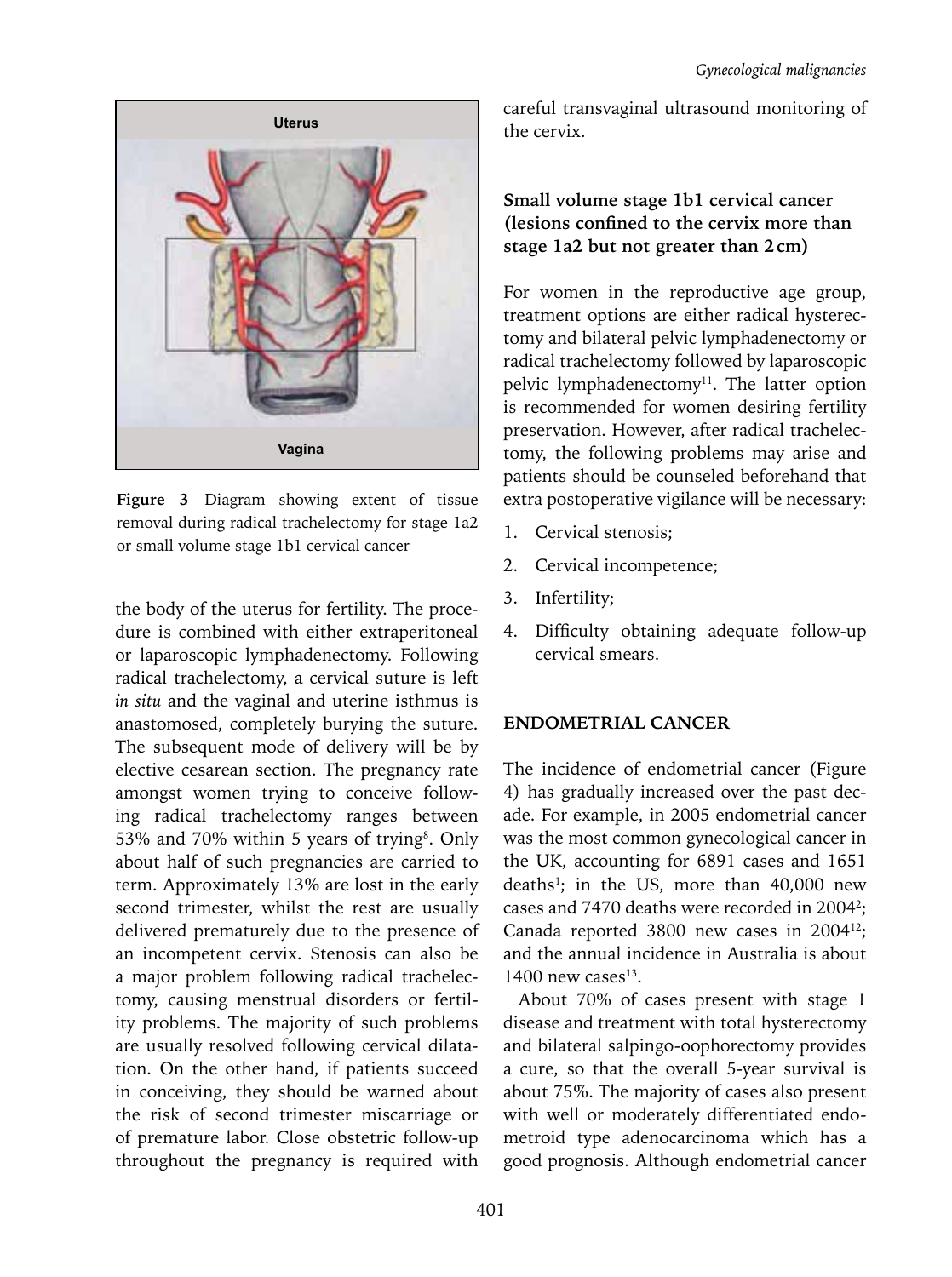

**Figure 4** Diagramatic representation of the female anatomy, showing the uterine cavity, cervix and vagina and the position of the tubes and ovaries

is more commonly a disease of postmenopausal women (usually above the age of 60 years), it has been reported in younger women below the age of 45 years and therefore in the reproductive age group. The risk factors for endometrial cancer in premenopausal women include:

- 1. Polycystic ovarian syndrome;
- 2. Obesity;
- 3. Nulliparity;
- 4. Familial (hereditary non-polyposis colorectal cancer syndrome or the Lynch syndrome);
- 5. Estrogen secreting tumors.

In hereditary non-polyposis coli, a mismatch repair gene defect increases the risk of endometrial cancer to almost 60%.

# **Management of endometrial cancer in young women**

About 3–14% of all endometrial cancers are diagnosed in women younger than 40 years $14$ . The majority of such cases are usually associated with good prognostic features such as degree of differentiation (usually well differentiated), and focal with minimal or no myometrial invasion. Whereas the ideal management of endometrial cancer at any age is total hysterectomy and bilateral salpingo-oophorectomy with or without pelvic/para-aortic lymph node dissection, there are reports of conservative management of very early stage endometrial cancer in young women desiring to preserve fertility15,16. It is axiomatic that such women desiring to retain their uterus and ovaries must be properly counseled by both a gynecological oncologist and gynecological oncology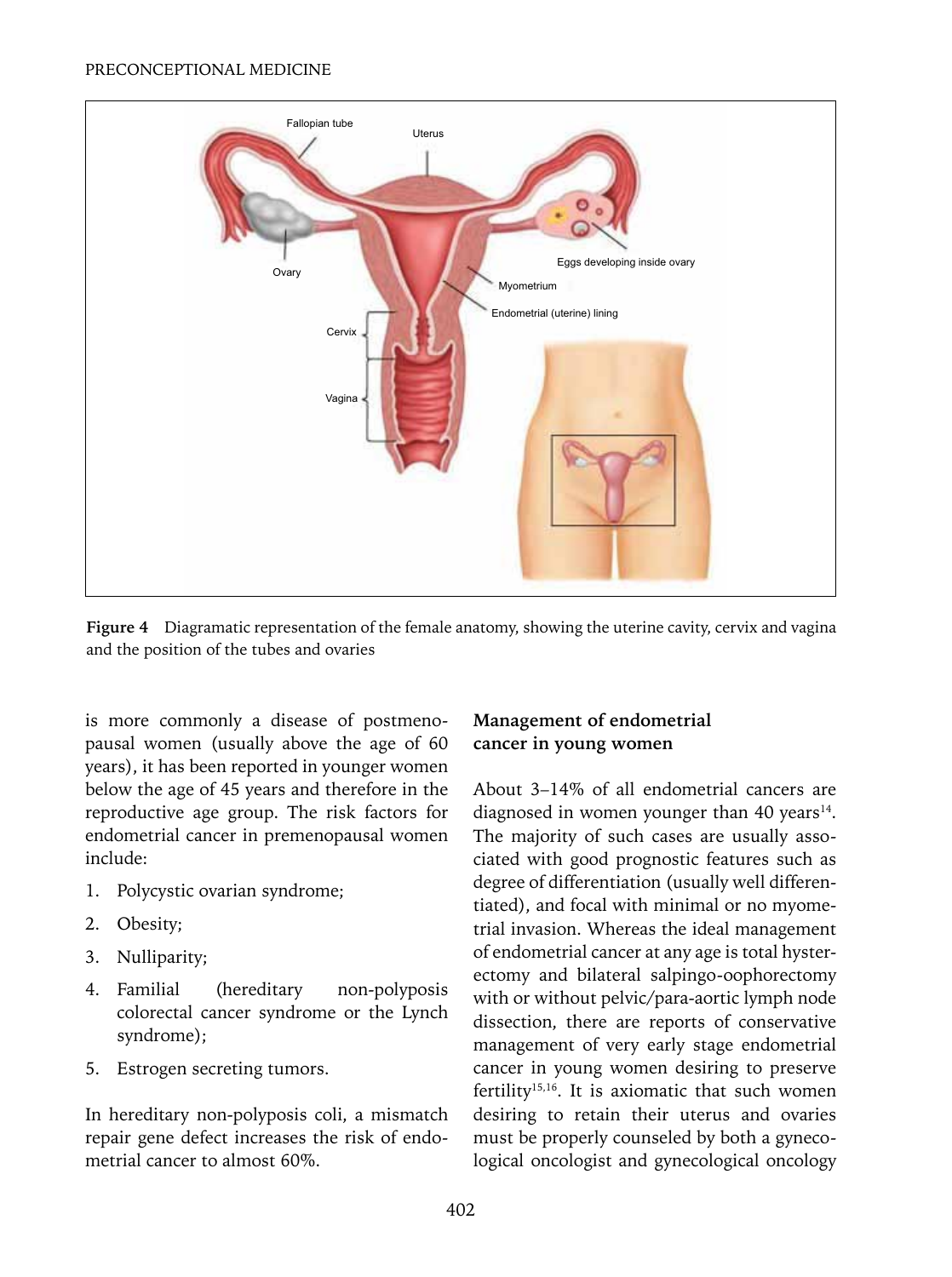nurse specialist. This decision should not be taken lightly as the long-term implications of such an action remain to be determined.

Prior to instituting conservative management, adequate assessment of the uterine cavity should be carried out with a hysteroscope. This should then be followed by magnetic resonance imaging (MRI) staging assessing the presence or absence of myometrial invasion. Ovarian assessment should also be made using transvaginal ultrasound with or without Doppler studies. Immunohistochemistry studies should be performed on the specimen to determine the hormone receptor status, as progestin sensitivity or uptake is associated with good prognostic outcome. Progestogens have been a mainstay of therapy for women who refuse the standard treatment; although no single protocol represents the standard of care. The overall complete response rate has been reported to be in the region of about 70%16–19. The author's suggested treatment protocol is 160mg of medroxyprogesterone acetate (Megace) orally daily for 90 days followed by further hysteroscopy and endometrial samplings. If there is evidence of complete response (that is absence of tumor in all biopsies), treatment is continued for a further 90 days and then stopped.

The patient is then seen on a 3-monthly basis and undergoes outpatient pipelle endometrial sampling every 6 months indefinitely except if pregnant. On completion of family, or if the patient no longer wishes to have a family, total laparoscopic hysterectomy and bilateral salpingo-oophorectomy should be advised. Some have quoted a pregnancy rate as high as 58% following treatment with progestogens. For those women who do not desire to get pregnant immediately, long-term maintenance therapy with either the combined oral contraceptive pill or the levonorgestrel intrauterine system (Mirena) may be appropriate. Such treatment is discontinued as soon as the patient wishes to conceive.

Another issue that has recently come to the fore is the possibility of ovarian conservation in very young women with early stage endometrial cancer who consent to hysterectomy. If the ovaries are conserved, this would invariably give the patients the option of surrogacy in the future if they so desire. Ovarian conservation would also prevent the devastating effects of menopausal symptoms and estrogen deprivation, in particular osteoporosis. It is important to recognize, however, that approximately 25% of endometrial cancer patients will have coexistent ovarian cancer (either metastatic or primary disease). Under these circumstances, it is vital to discuss ovarian conservation with the patient before her surgery or conservative medical management.

# **The management of atypical endometrial hyperplasia**

Atypical endometrial hyperplasia is characterized by excessive proliferation of endometrial cells associated with cellular stratification, densely eosinophilic cytoplasm, tufting, loss of nuclear polarity, and enlarged and prominent nuclei with increased evidence of mitosis<sup>20</sup>. These nuclear features are more or less similar to what one finds in true cancer cells except that there is no evidence of invasion. The etiological factors are similar to those for endometrial cancer, and young women who are obese and have polycystic ovarian syndrome are particularly affected. The drive for endometrial stimulation is excessive estrogen.

Several studies have shown that complex hyperplasia with atypia has a 30–50% risk of progression to frankly invasive carcinoma if left untreated $21$ . The risk of concurrent endometrial cancer at the time of diagnosis varies from as little as 17% to almost 52%. Thus, the recommended treatment standard is total hysterectomy and bilateral salpingooophorectomy. However, fertility preservation may represent a huge issue for young women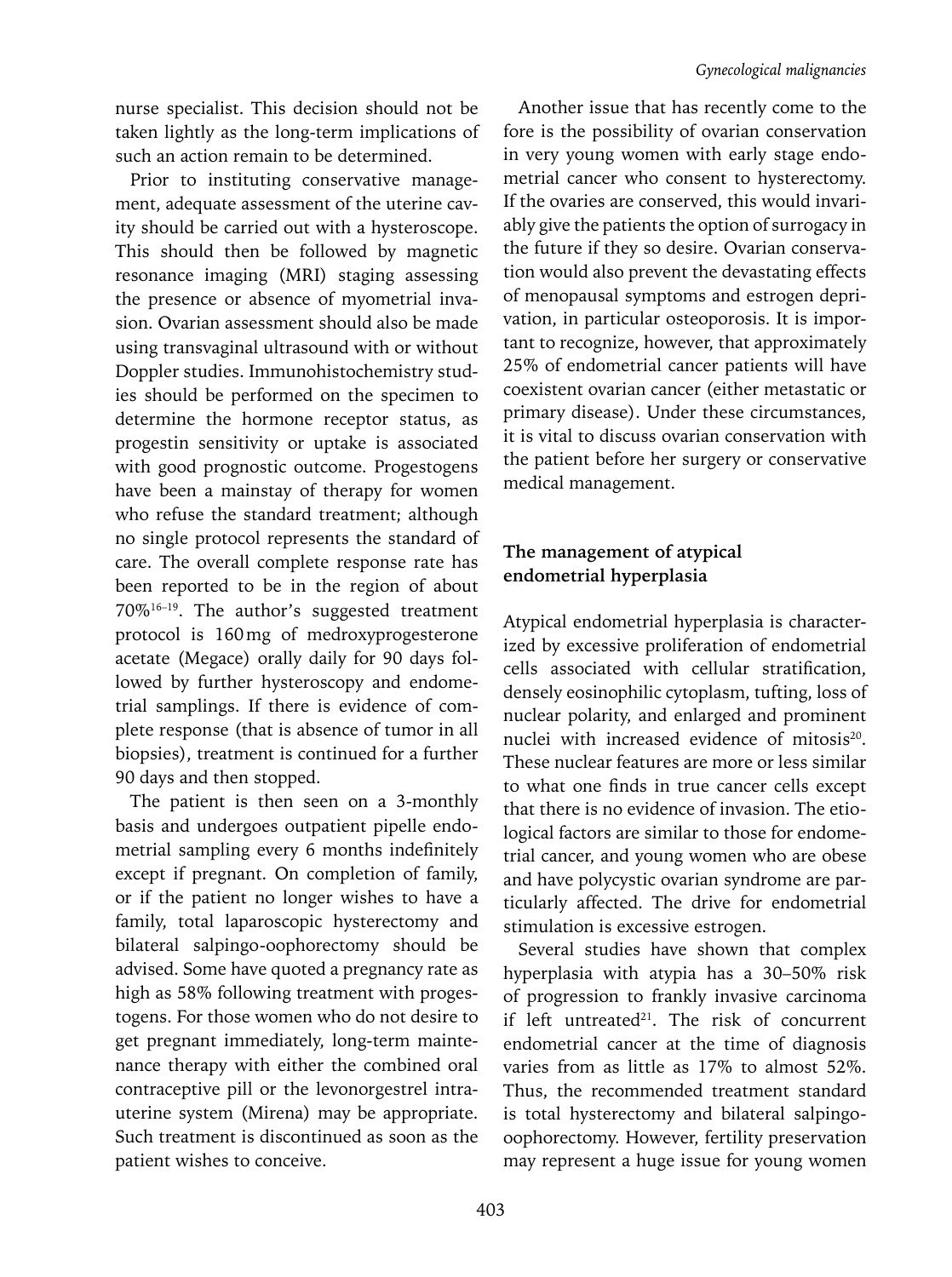who have not had children. Once again, hormone treatment, as discussed above, may be a good compromise treatment in this group of patients.

#### **OVARIAN CANCER**

Ovarian cancer (Figures 4 and 5) was the second most common gynecological cancer in the UK with a total of 6806 cases in 2005, and  $4407$  deaths in  $2006<sup>1</sup>$ . In the US, there were 20,095 new cases of ovarian cancer in 2004 and 21,650 cases in 2008; the condition was responsible for 15,520 deaths in 2008<sup>22</sup>. Given these numbers, ovarian cancer causes more deaths than any other cancer of the female



**Figure 5** Ovarian tumor and ascites causing markedly distended abdomen with prominent veins, evidence of weight loss and stretched out skin

reproductive tract. As the symptoms and signs are usually highly non-specific, about 75% of patients present with advanced stage disease where surgery alone is no longer curative. When diagnosed in very early stages, however, treatment is usually very effective. Although the symptoms and signs (such as abdominal swelling, urinary frequency, abdominal pain and alteration in bowel habits) are not specific, it is important to remember that ovarian cancer does cause symptoms and signs. Thus, the notion that ovarian cancer is an absolutely 'silent killer' should be discarded. It is important for every woman to know her body very well and also to know what is normal for her. Indeed, it is important for health care providers to encourage women to become more aware of themselves and their daily functions so that they can notice subtle alterations when they appear. At the same time, clinicians should have a high index of suspicion and should not ignore the so-called 'non-specific' symptoms, especially when they appear in women who have presented without symptoms for years and now complain for the first time. Clinicians should learn to listen more to women when they complain of any of the above symptoms. This means not just to sit across from the patient and let her talk but to follow-up with suitable questions which will illuminate the onset, nature and extent of the symptoms, especially in those who have not been known to complain of anything in the past.

Ovarian cancer is a disease of older women, and approximately 90% of cases occur in women older than 40 years, with the majority usually above the age of 55 years. Women are only more likely to have ovarian cancer at an earlier age if they are at a high risk, such as having a family history of ovarian or breast cancer and if they are nulliparous. The combined oral contraceptive pill appears to offer some degree of protection against the development of ovarian cancer.

The three main types of ovarian cancer are: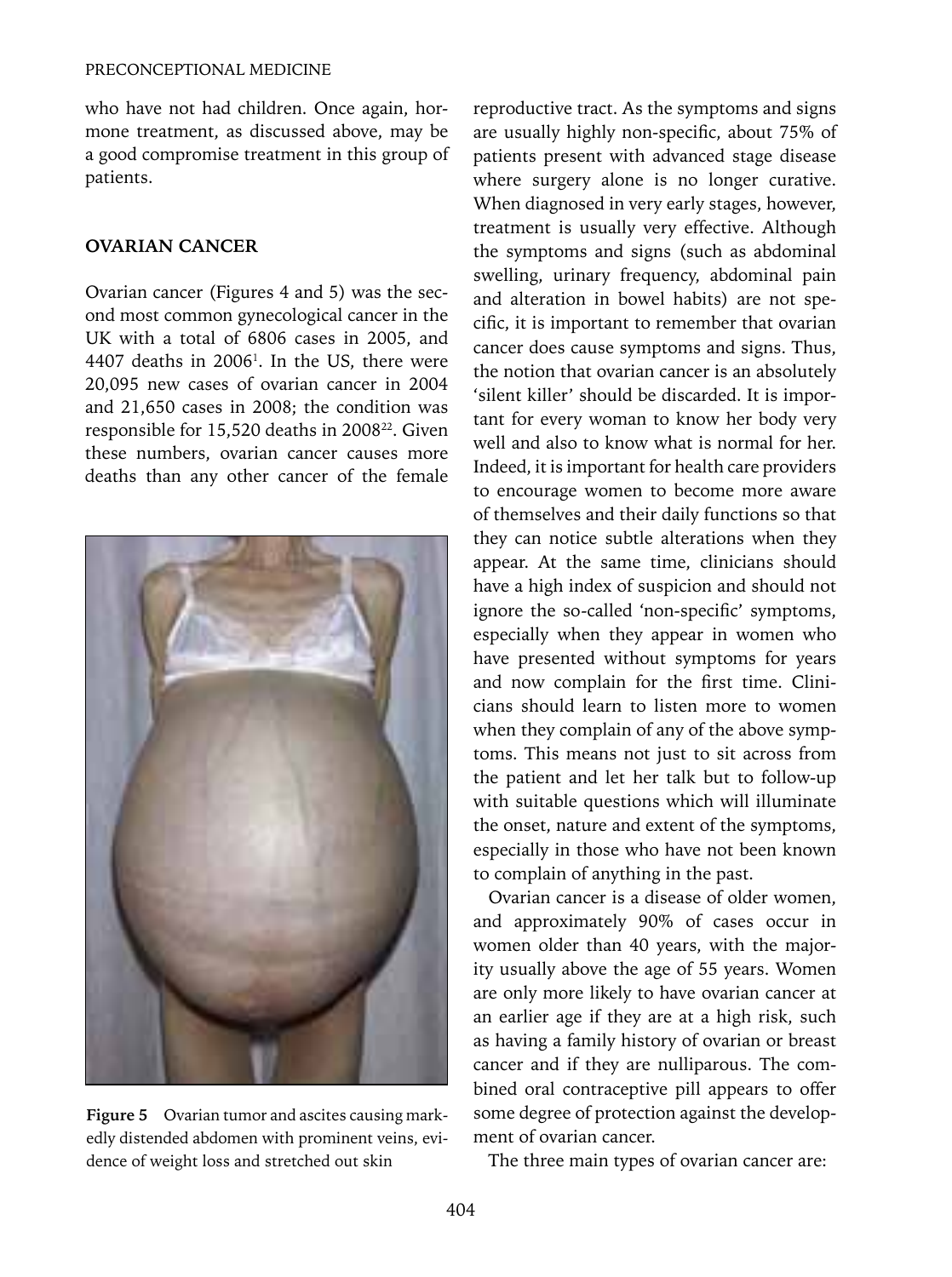- 1. Epithelial ovarian tumors derived from the surface epithelium of the ovary;
- 2. Germ cell ovarian tumors derived from the egg (ovum) producing part of the ovary (not all germ cell tumors are malignant);
- 3. Ovarian stroma tumors derived from the connecting tissue elements of the ovary.

# **Epithelial ovarian tumors**

## *Benign epithelial ovarian tumors*

The majority of epithelial ovarian cancers are benign, which means they lack cellular atypia and invasive characteristics. Such benign epithelial tumors are serous or mucinous adenomas and Brenner tumors. Therefore, they require conservative management in the young woman with reproductive potential. Unilateral salpingo-oophorectomy or even ovarian cystectomy is all that is required. Such procedures can be undertaken with minimally invasive techniques without need for major laparotomy incisions. The vast majority of these tumors are only diagnosed in postoperative specimens. However, careful preoperative investigations with imaging (ultrasound, computed tomography (CT) or MRI) and tumor markers should lead to a high index of suspicion. Therefore, conservative management can be offered to women desiring to preserve their fertility.

# *Epithelial ovarian tumors of low malignant potential (borderline ovarian tumors)*

These types of epithelial ovarian tumors differ from the typical cancerous ovarian tumors because they appear not to invade the ovarian stroma. They account for about 10–15% of all epithelial ovarian tumors and are usually very slow growing tumors. The majority are diagnosed in the early stages. Even in advanced stages, with spread into the peritoneum or omentum, they usually produce characteristic 'non-invasive' implants. Unlike the frankly invasive epithelial ovarian tumors which affect mainly postmenopausal women, they tend to affect the younger age group of women and those in the reproductive age.

When a complex ovarian mass is found in a young woman of reproductive age, as with any other age, preoperative investigations such as tumor markers (CA125, CEA, β-human chorionic gonadotropin (hCG), α-fetoprotein (AFP)) should be checked and appropriate preoperative imaging should be carried out with ultrasound with or without Doppler imaging, CT scan or MRI. Unfortunately, tumor markers, especially CA125, have been of no value in either the preoperative management or the follow-up of women with borderline ovarian tumors.

Women should be properly counseled prior to surgery. The ideal treatment, even if borderline ovarian tumor is suspected, is total abdominal hysterectomy, bilateral salpingooophorectomy and omentectomy. In some cases where there are obvious implants within the peritoneal cavity, these should be excised. The aim should be complete surgical debulking. There may be an argument for pelvic and para-aortic lymphadenectomy for complete tumor staging. However, in young women desiring to preserve their fertility, and when the tumor is unilateral, it may be feasible to carry out conservative surgery such as unilateral salpingo-oophorectomy with the rest of the staging procedures as above. Salpingooophorectomy is preferred to cystectomy even if the disease is confined to one ovary, as this is less likely to be associated with risk of recurrence<sup>23</sup>. Cystectomy is more likely to be associated with intraoperative surgical rupture, thus increasing the risk of recurrence. If the contralateral ovary looks normal, there may be no need to biopsy it. On the other hand, if it looks cystic and/or abnormal, a frozen section biopsy should be obtained. If the whole of the ovarian tissue is uninvolved, it may still be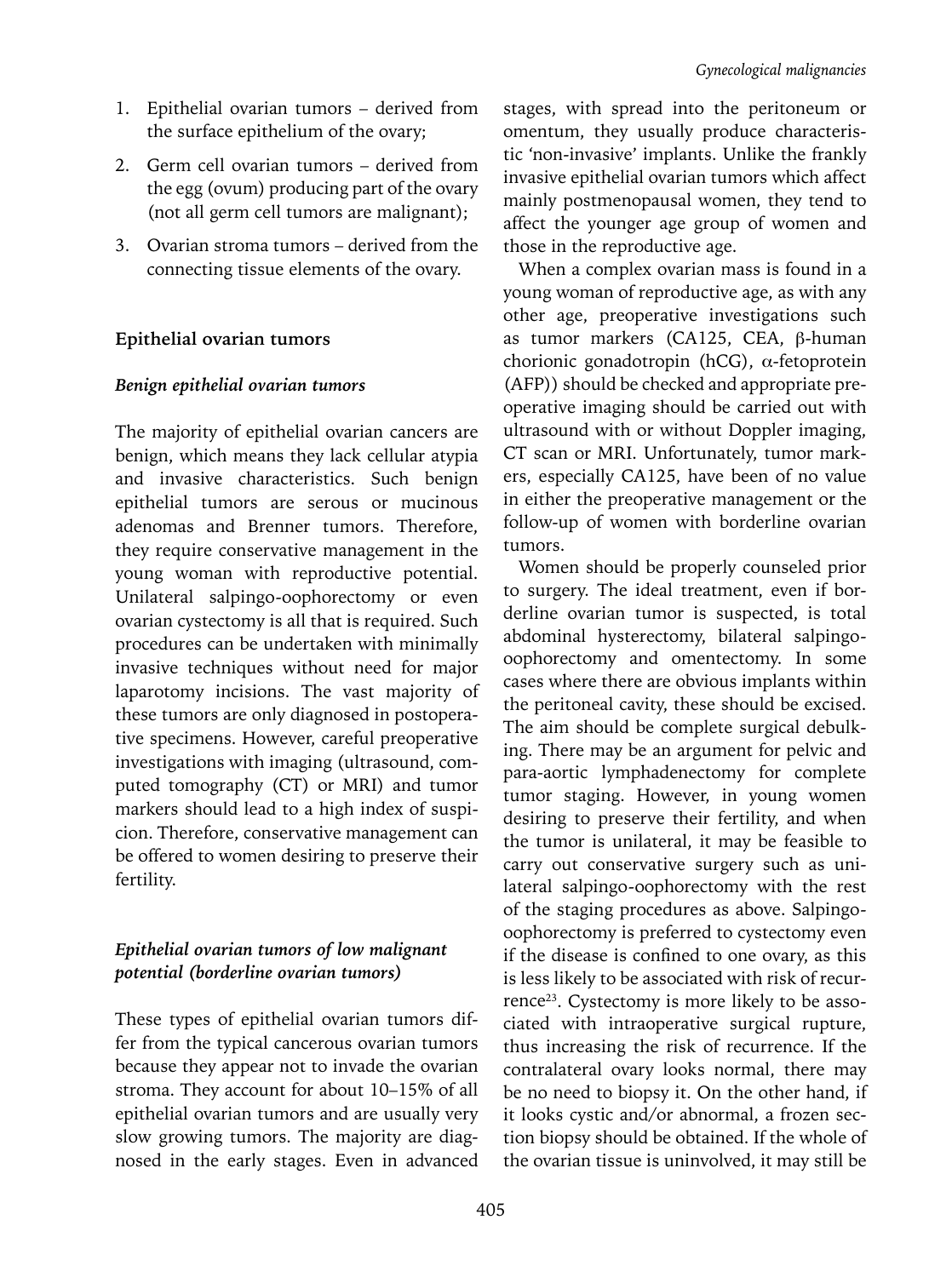feasible to preserve some of the ovarian tissue. Even if there is the need to remove the contralateral tube and ovary, the uterus does not necessarily need to be removed. This would offer the woman the choice of egg donation and *in vitro* fertilization later in life. Hormone replacement is recommended following bilateral salpingo-oophorectomy to both maintain the endometrium and prevent menopausal symptoms and osteoporosis due to estrogen insufficiency.

Following conservative surgery for borderline ovarian tumors, the patient should be closely followed up at 3-monthly intervals in the first 2 years with 6-monthly pelvic ultrasound scans. Thereafter, she should be followed up 6-monthly with yearly ultrasound scans for a total follow-up period of 10 years, except if she opts for a full hysterectomy and removal of the remaining ovary and tube having completed her family. The place of CA125 monitoring at follow-up is controversial, and the author's personal preference is to only do this in women who have previously had elevated CA125 prior to surgical management.

It is rational to ask if there is a role for adjuvant chemotherapy in borderline ovarian tumors. This remains controversial. No arguments surround the fact that complete surgical debulking should be the goal in both early and advanced stage disease. The overall 5-year survival for women with stage 1 and 2 disease is greater than 90%. Some authors have used chemotherapy for advanced stage disease with invasive implants and have reported varied results. Chemotherapy does not appear to improve the overall survival for disease with non-invasive implants in either the peritoneum or the omentum.

#### *Invasive epithelial ovarian tumors*

Epithelial ovarian cancer is relatively uncommon in women below the age of 50 years and even more so below the age of 40 years. Most women have completed their family before the age of 40 years. The management of epithelial ovarian cancer in women who wish to preserve their fertility depends on the stage of the disease. Ideally, following routine preoperative investigations, all women with ovarian cancer should undergo complete surgical staging which includes total abdominal hysterectomy, bilateral salpingo-oophorectomy and omentectomy with pelvic and para-aortic lymphadenectomy. Longer-term survival correlates positively with absence of residual disease following surgery (optimal cytoreductive surgery), younger age of the patient, favorable histological type (apart from serous or clear cell type), early stage disease and good performance status. Conservative management may be considered in younger women with stage 1 disease and favorable histological type as detailed below. Fertility preservation is usually not advisable in women with stage 2 and above irrespective of the histological type.

*Stage 1a disease (confined to one ovary without involvement of the surface of the ovary and no ascites)* Management of stage 1a disease is by laparotomy via a midline incision to allow complete inspection of the upper abdomen. Peritoneal washings are obtained for cytology, and a unilateral salpingo-oophorectomy and omentectomy are performed. Para-aortic lymph node dissection is also performed to assist in optimal staging.

*Stage 1b disease (involvement of both ovaries, but no tumor on the surface of the ovary and no ascites)* Management of stage 1b disease is again by laparotomy, peritoneal washings for cytology, bilateral salpingo-oophorectomy, omentectomy and para-aortic lymphadenectomy. The uterus is preserved as this would give the woman the option of egg donation for *in vitro* fertilization. Hormone replacement should be prescribed to maintain endometrial integrity as well as to prevent menopausal symptoms and osteoporosis.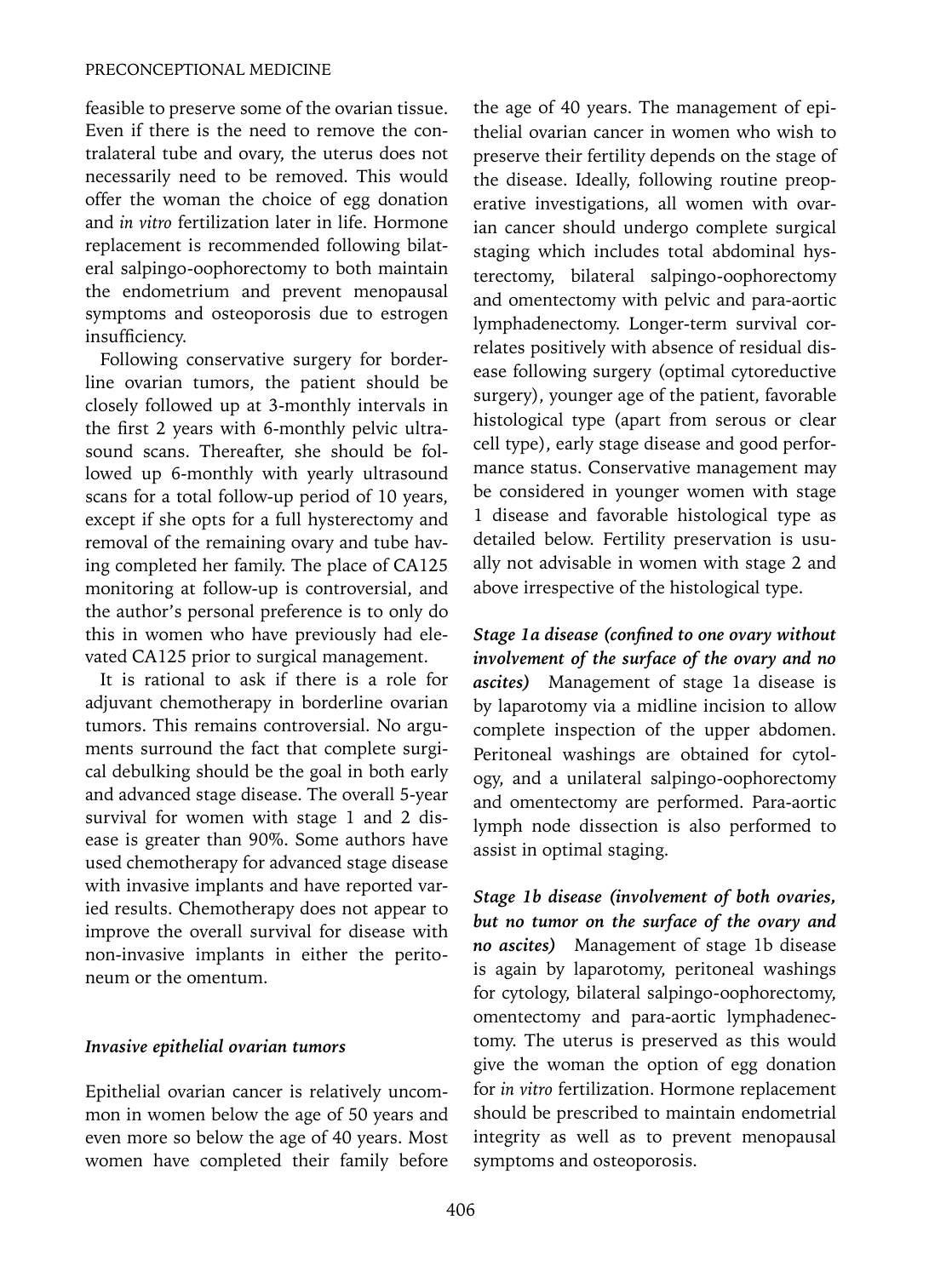*Stage 1c disease (stage 1a or 1b plus one or more of the following – tumor on the surface of the ovary, positive peritoneal cytology or surgical rupture of the cyst)* Surgical management for stage 1c disease is as for stage 1a or 1b above but with the addition of adjuvant chemotherapy (single agent platinum or platinum based combination). Once again, in younger women, hormone replacement is usually recommended for the reasons given above.

## **Germ cell ovarian tumors**

These are rare of gynecological tumors. Ovarian germ cell tumors represent about 25% of all germ cell tumors. Other sites where germ cell tumors can be found include the testicle (12%), sacrococcygeal region (40%), brain (5%), and neck and thorax (18%). Not all ovarian germ cell tumors are malignant. The main histological types of ovarian germ cell tumors are the mature teratoma or dermoid cyst which is usually benign, the immature teratoma which is malignant, yolk sac tumors, dysgerminoma, choriocarcinoma, embryonal carcinoma, endodermal sinus tumors and mixed germ cell tumors.

Ovarian germ cell tumors usually affect one ovary and are more likely to be found in girls and women below the age of 40 years. Very rarely, they may also be found in children and elderly women. The symptoms are a feeling of pelvic-abdominal fullness or bloating, abdominal pain, occasional irregular bleeding and urinary frequency due to pressure on the urinary bladder. It is therefore important to have a high index of suspicion as some of these symptoms are non-specific. Abdominal and pelvic examination may reveal a pelvic mass. A pelvic ultrasound would show a complex ovarian mass which is usually unilateral. Blood should be taken for the two main tumor markers, βhCG and AFP. These are very sensitive tumor markers which are usually elevated and are good indicators of complete

tumor resection following surgery or response to chemotherapy. They are also very useful for subsequent follow-up after a successful treatment. Pretreatment CT scan of the abdomen, chest and pelvis provides additional evaluation of disease extent (involvement of the omentum or the para-aortic lymph nodes).

Over the past two decades, treatment of ovarian germ cell tumors has improved significantly, and it is now possible to cure most cases in even advanced stage disease. In young women desiring fertility preservation and with stage 1 and 2 disease, unilateral salpingooophorectomy should be considered at laparotomy and with full surgical staging. Surgery is usually curative with stage 1 disease. In stage 2 and above, apart from ovarian dysgerminoma where radiotherapy might be considered, combination chemotherapy consisting of cisplatin, etopoxide and bleomycin is usually very effective. Following cessation of chemotherapy, ovarian functioning usually returns over a period of 3–6 months. Other combination chemotherapy has also been used. The use of radiotherapy, however, for advanced stage dysgerminoma would lead to ovarian failure and loss of fertility.

# **Ovarian stromal (or sex-cord stromal) tumors**

These are tumors derived from the connective tissue elements of the ovary. They are rare and account for about 5–10% of all types of ovarian cancers. They occur more often in young girls and women of reproductive age, and only about 10% occur in women above the age of 50 years. Tumors derived from the ovarian stroma may be associated with abnormal production of the sex steroid hormones (progesterone, estrogen, testosterone, androstenedione, dehydroepiandrosterone). The feminizing hormones (progesterone and estrogen) can cause abnormal uterine bleeding or precocious puberty if the tumor develops in children. The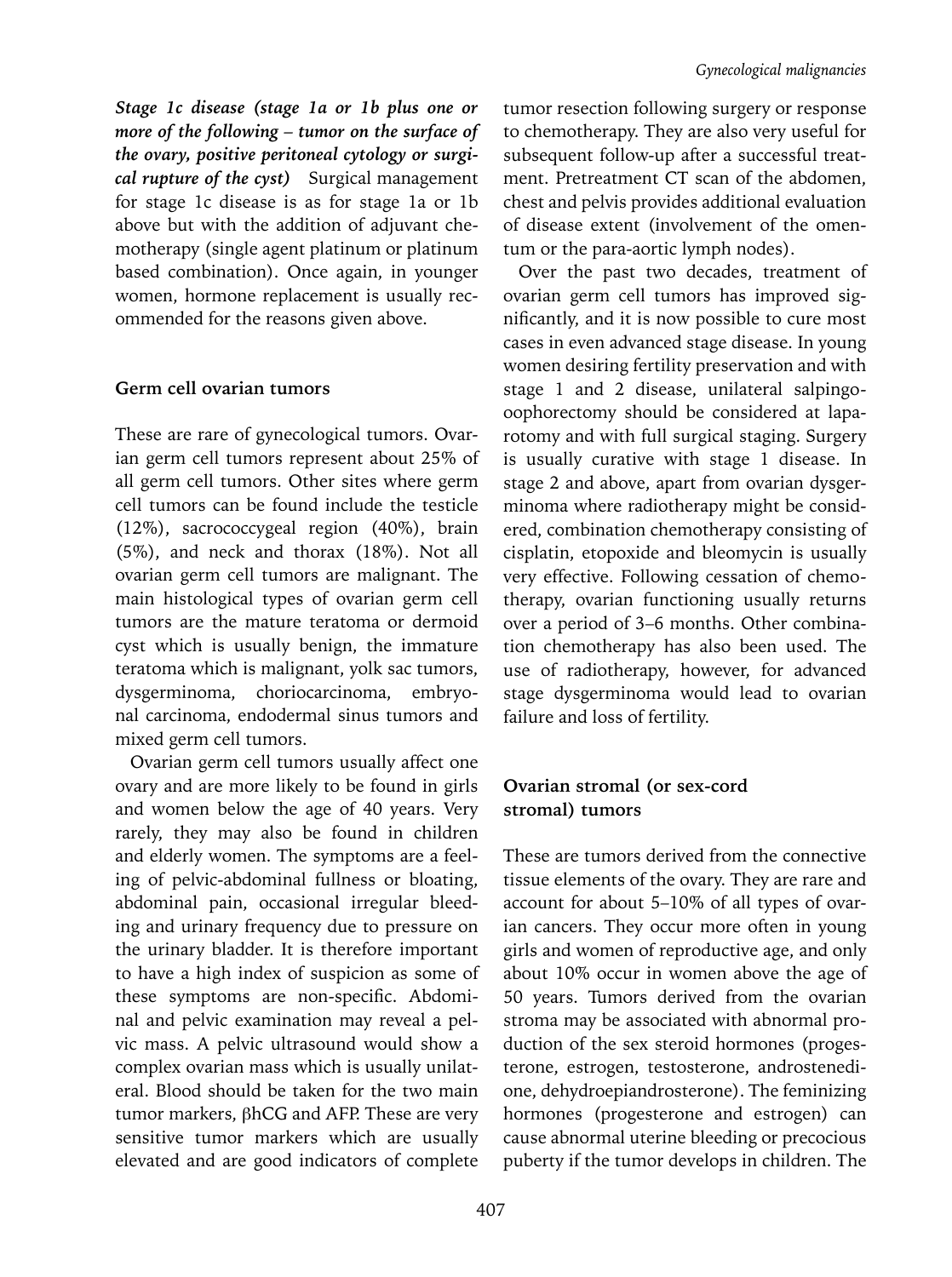male sex hormones, on the other hand, can cause virilization, hirsutism, greasy skin and infertility.

The most common types are granulosa cell tumor and Sertoli-Leydig tumors. Other types of ovarian stromal tumors include theca cell tumor, fibroma, thecoma, lipid cell tumor and gynandroblastoma. The vast majority of ovarian stromal tumors (approximately 75%) will present with stage 1 disease. Their earlier presentation, unlike their epithelial counterparts, is probably because of the associated symptoms secondary to abnormal hormone production.

#### *Granulosa cell tumors*

These tumors account for only about 2% of all ovarian malignancies and usually present early, most typically as complex unilateral ovarian tumors on ultrasound or CT scan. Because of the abnormal hormone production, they may be associated with abnormal uterine bleeding or endometrial hyperplasia. Apart from estrogen, they also produce inhibin, which is a useful tumor marker in subsequent followup. Surgery alone is usually curative. Because these tumors tend to present early, unilateral salpingo-oophorectomy and omentectomy with preservation of the contralateral ovary and uterus is all that is required. In advanced stage disease, total abdominal hysterectomy, bilateral salpingo-oophorectomy, omentectomy and surgical debulking of all macroscopic tumor deposits is the aim, because there is no evidence of clear benefit from chemotherapy and radiotherapy in granulosa cell tumor.

#### *Sertoli-Leydig tumors*

These tumors account for only 0.5% of all ovarian cancers. By producing male hormones, they can cause virilization and hirsutism. Other symptoms include oligomenorrhea, amenorrhea and infertility. They are a rare cause of precocious puberty in children and infants. About 97% of cases present as stage 1 disease when conservative surgery and fertility preservation would be most appropriate.

#### **VULVAR CANCER**

Vulvar cancer is very rare in women in the reproductive age group with only a handful of cases reported in women below the age of 40 years. The majority of cases present as early stage disease where a more conservative approach to management is feasible. Wide local excision of the primary tumor, without the need for radical vulvectomy is all that is usually required. This may be combined with unilateral or bilateral groin node dissection depending on the depth of invasion or the location of the primary tumor in the vulva. With tumor depths greater than 2mm, groin node dissection is usually recommended. If it is a lateralized disease, then unilateral groin node dissection is performed, and the contralateral groin is preserved except if there is evidence of metastasis in the dissected groin nodes. Nowadays, women with small volume disease can be offered the lesser surgical option of sentinel lymph node dissection of the groin. This is a far less morbid surgical option without the need for extensive groin node dissection.

Wide local excision of the vulvar primary tumor would in most cases preserve the anatomy of the external vulva. Plastic reconstruction may be required to restore any anatomical anomaly, if it should appear postsurgery. In young women still desiring fertility, subsequent deliveries should be by cesarean section as the vulva, although adequate for sexual intercourse, may be too tight for vaginal deliveries. The woman should be appropriately counseled and delivery options carefully explored ideally in the preconceptional period or in the early stages of pregnancy.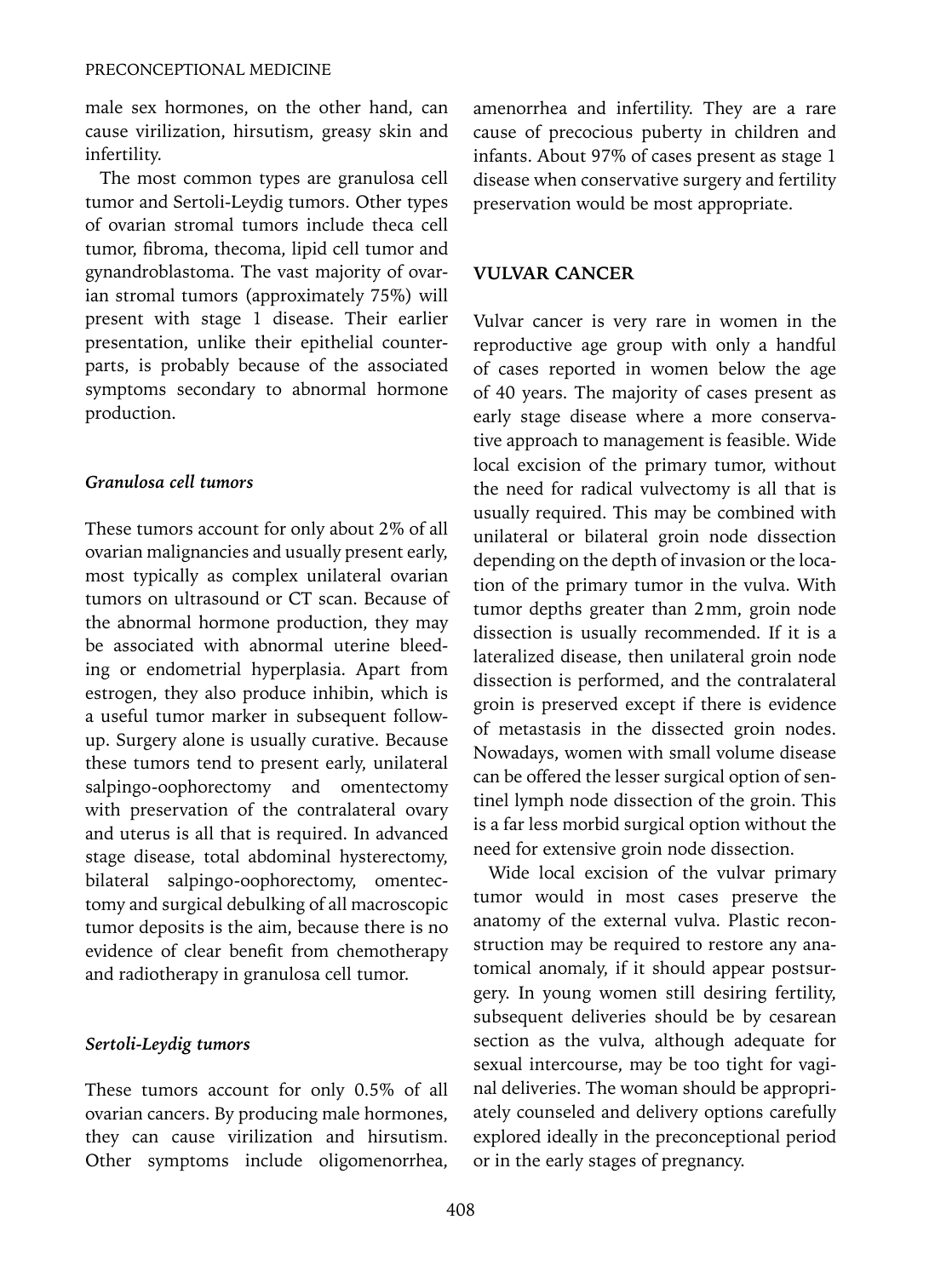Adjuvant radiotherapy is only indicated in women with very close tumor excision margins or involved groin nodes. In those with very close tumor resection margins, the option of further wide local excision should always be considered before resorting to adjuvant radiotherapy. In women requiring groin irradiation, the patient must deal with the risk of irradiating the pelvis as well as with the potential of ovarian tissue damage which can lead to premature menopause. This would, of course, have implications for fertility in women of reproductive age group.

## **PRECONCEPTION FERTILITY PRESERVATION IN GYNECOLOGICAL ONCOLOGY**

So far, we have mentioned radical trachelectomy as a fertility preserving surgical option in the management of the young patient with early stage cervical cancer and conservative management in some women with either early stage endometrial cancer or atypical endometrial hyperplasia after appropriate counseling. However, following the diagnosis of cancer in young women within the reproductive age range, ovarian function is a major issue that merits discussion with the patient and her significant other or family, as appropriate. This is even more necessary if treatment involves radiotherapy and chemotherapy. Radiotherapy treatment, especially external beam irradiation, will most certainly destroy ovarian function, rendering premenopausal women menopausal. Fortunately, major developments in reproductive medicine over the past two decades make it possible to offer women desiring to conceive after cancer treatment options such as:

- 1. Egg preservation or freezing;
- 2. Embryo freezing;
- 3. Ovarian freezing.

Whilst it is important to discuss these options and their relative degrees of success, it is also important for the clinician to consider the overall disease survival and life expectancy of the patient. It may not be ethically justifiable to offer these options to patients with an advanced stage disease where cure rate might be very low. Of the above three options, embryo freezing appears to carry most success and should be the preferred option in women who are in a stable relationship. Until recently, egg preservation or freezing was still experimental; however, it is now increasingly being offered as a realistic option to women in the US and in many European countries. Ovarian freezing is still experimental and reported success rates are low at the time of writing.

Recently, there have been sporadic case reports on whole ovary transplantation and some successes have been reported in identical twins with premature ovarian failure not secondary to cancer or cancer treatment. The technique of transplantation of previously stored ovarian tissue to the same woman has also been reported in the past several years. However, the technique of whole ovary transplantation is totally a new concept. As with any other organ transplantation, the risks of immunosuppression and rejection should be carefully examined. The opinion of the author is that whole ovary transplantation should only be carried out in expert centers and under the auspices of research. Other fertility options are available and should also be considered, including surrogacy and adoption.

## **References**

- 1. Office of National Statistics. *Cancer Statistics Registrations: Registrations of Cancer Diagnosed in England.* Office of National Statistics, 2006. www.info.cancerresearchuk.org/cancerstats
- 2. American Cancer Society. *Cancer Facts and Figures.* Atlanta, Georgia: American Cancer Society, 2004